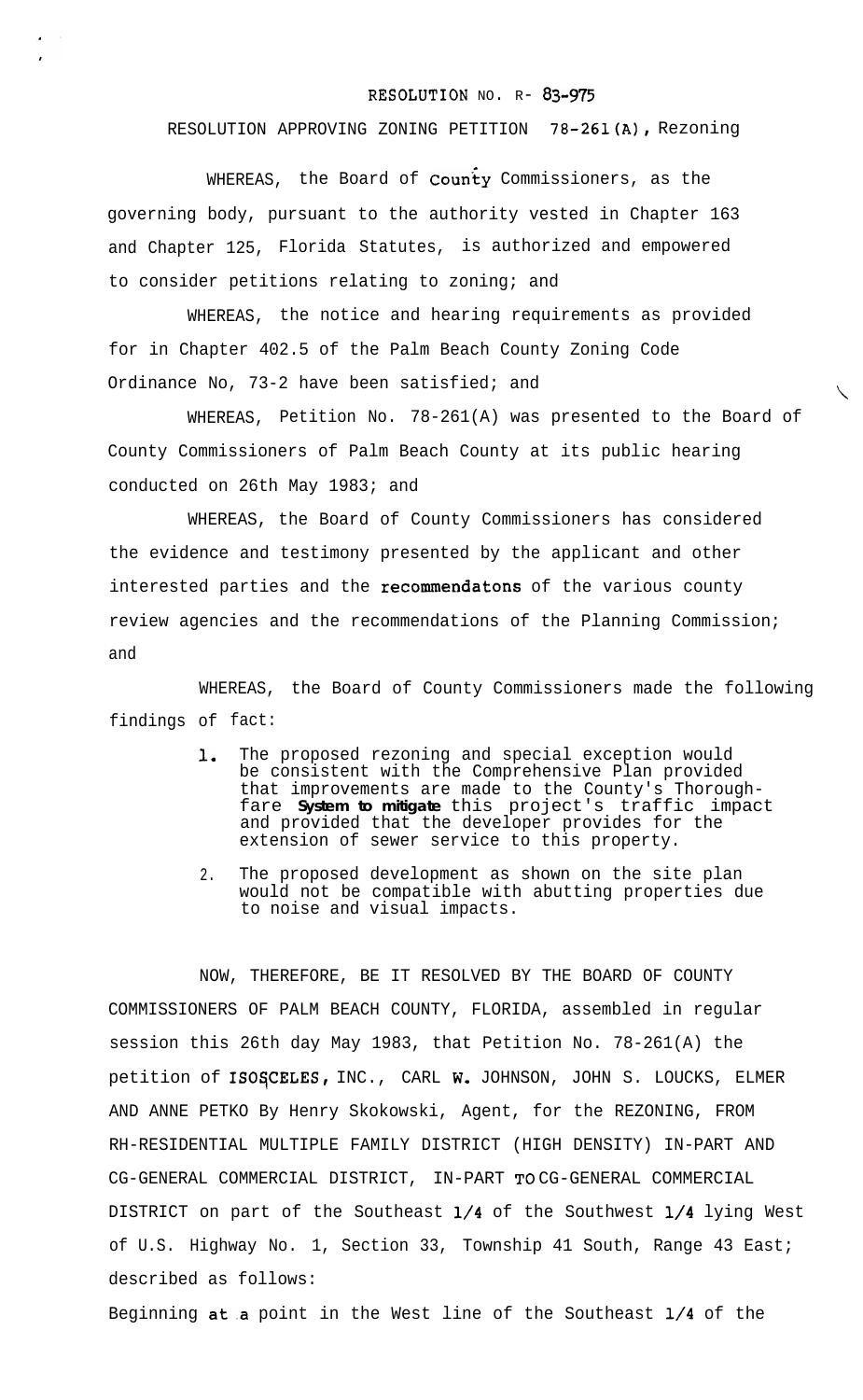Southwest l/4 of Section 33, said point being 30 feet Northerly, measured at right angles, from the South line of said Section 33, thence Northerly along the West line of said Southeast l/4 of the  $\blacksquare$ Southwest l/4 of Section 33, a distance of 634.72 feet to a point in the South line of land heretofore conveyed to Jack I. Weissman and Minnie Weissman, his wife; thence Easterly, parallel to the South line of said Section 33, and along the South line of said Weissman's land, 669.00 feet, more or less to a point in the centerline of U.S. Highway No. 1; thence Southwesterly along the centerline of said  $U.S.$ Highway No. 1, a distance of 658.65 feet, more or less, to a point in said line parallel to and 30 feet North of the South line of said Section 33, thence Westerly along said parallel line 516.4 feet, more or less, to the Point of Beginning, Excepting the West 30 feet thereof and subject to the right-of-way of U.S. Highway No, 1, as now laid out and in use:

Also less and excepting from the above described property, property sold by James J. Reddy to Blondell Hospital House, Inc., described as follows:

The North 58 feet of the South 664.74 feet of the Southeast 1/4 of the Southwest 1/4, lying-West of U.S. Highway No. 1, Section 33, Township 41 South, Range 43 East, being the North 58 feet of property purchased by James J. Reddy from Suburban Palm Beach, Inc., also less that part of the Southeast  $1/4$  of the Southwest  $1/4$  lying West of U.S. Highway No. 1, Section 33, Township 41 South, Range 43 East, described as follows:

Commencing at a point in the West line of the Southeast l/4 of the Southwest l/4 of Section 33, said point being 30 feet Northerly, measured at right angles, from the South line of said Section 33, a distance of 213.53 feet to the Point of Beginning of the hereinafter described parcel; thence continue Easterly along said parallel line a distance of 259.'59 feet to a point in the Westerly right-of-way line of U.S. Highway No. 1 (State Road No.5); thence Northerly along said Westerly right-of-way line a distance of 200.0 feet to a point, thence Westerly parallel to the South line of said Section 33, a distance of 259.59 feet to a point, thence Southerly, parallel to said Westerly right-of-way line of U.S. Highway No. 1, a distance of 200.0 feet to the Point of Beginning.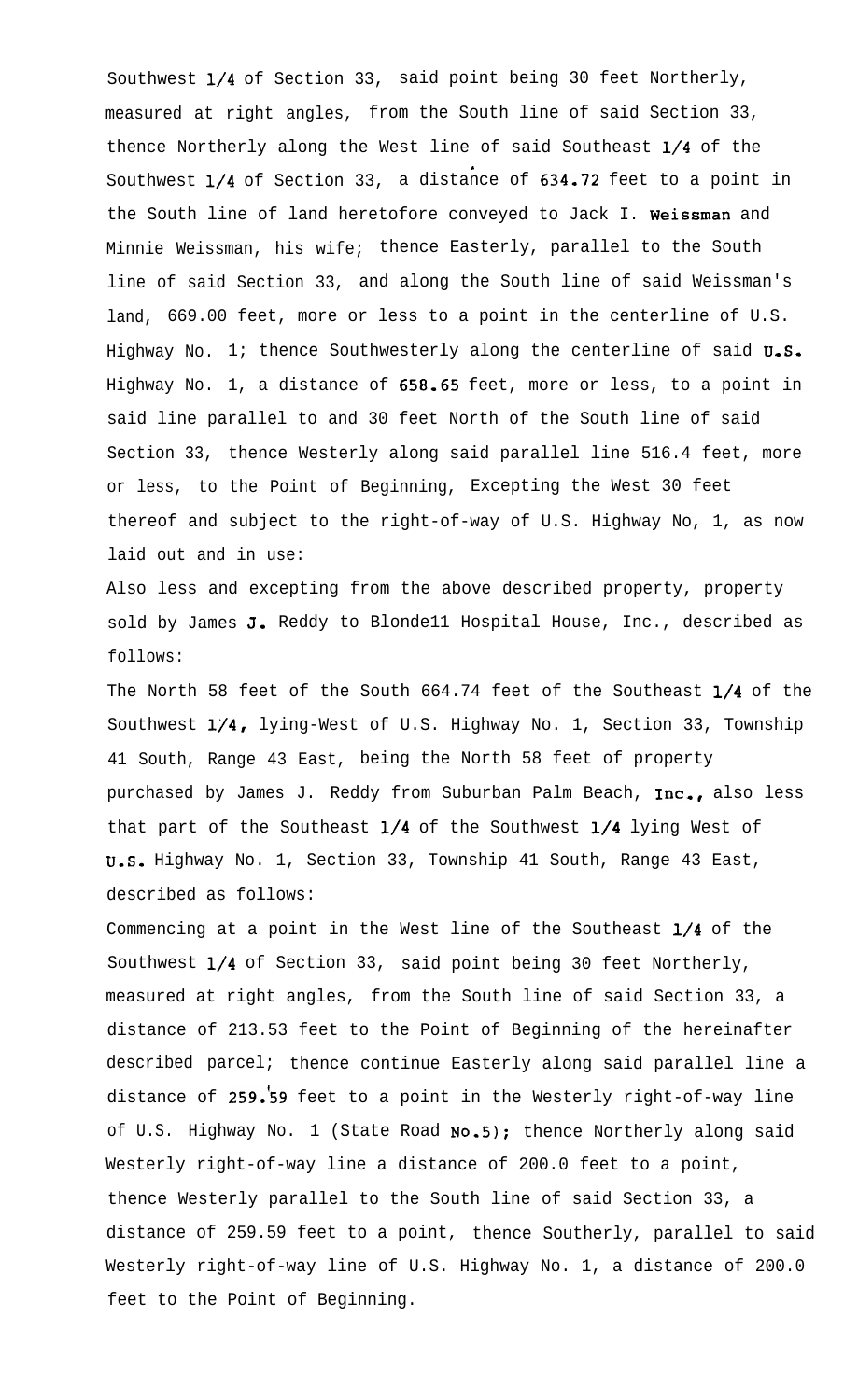Together with the following described parcel:

The North 183.10 feet of the South 789.84 feet of the Southeast 1/4 of the Southwest  $1/4$  of Section 33, Township 41 South, Range 43 East, less the West 140 feet thereof, and less that portion thereof lying East of the Westerly right-of-way line of State Road No. 5 (U.S. 1) as now laid out and in use.

Together with the following described parcel:

Beginning at a point on the West line of the Southeast 1/4 of the Southwest l/4 of Section 33, Township 41 South, Range 43 East, said point being 990 feet measured along the West line of said Southeast l/4 of the Southwest l/4, North of the Southwest corner of the Southeast l/4 of the Southwest l/4 of said Section 33, thence Easterly parallel to the South line of said Section 33, 747 feet, more or less to the center line of U.S. Highway No. 1, as now laid out and in use; thence Southwesterly along the center line of  $U_{\bullet}S_{\bullet}$ Highway No. 1, 207.7 feet, more or less, to a point in a line parallel to, and 200 feet, measured at right angles, south of the first described course; thence Westerly along said parallel line, 699 feet, more or less, to'the West line of the Southeast 1/4 of the Southwest 1/4 of said Section 33, thence Northerly along the West line of the Southeast  $1/4$  of the South west  $1/4$  of said Section 33, 200.16 feet, more or less, to the Point of Beginning; excepting from the above described property the West 30 feet thereof, also subject to the right-of-way of U.S. Highway No. 1, as now laid out and in use; also subject to easement to Florida Power and Light Company for public utility purposes,

. Together with the following described parcel:

The East 110 feet of the West 140 feet of the North 183.10 feet of the South 789.84 feet of the Southeast l/4 of the Southwest l/4 of Section 33, Township 41 South, Range 43 East. Said property location on the northwest corner of the intersection of U.S. No. 1 and Juno Road was approved as advertised.

.<br>" .i .i .i .i